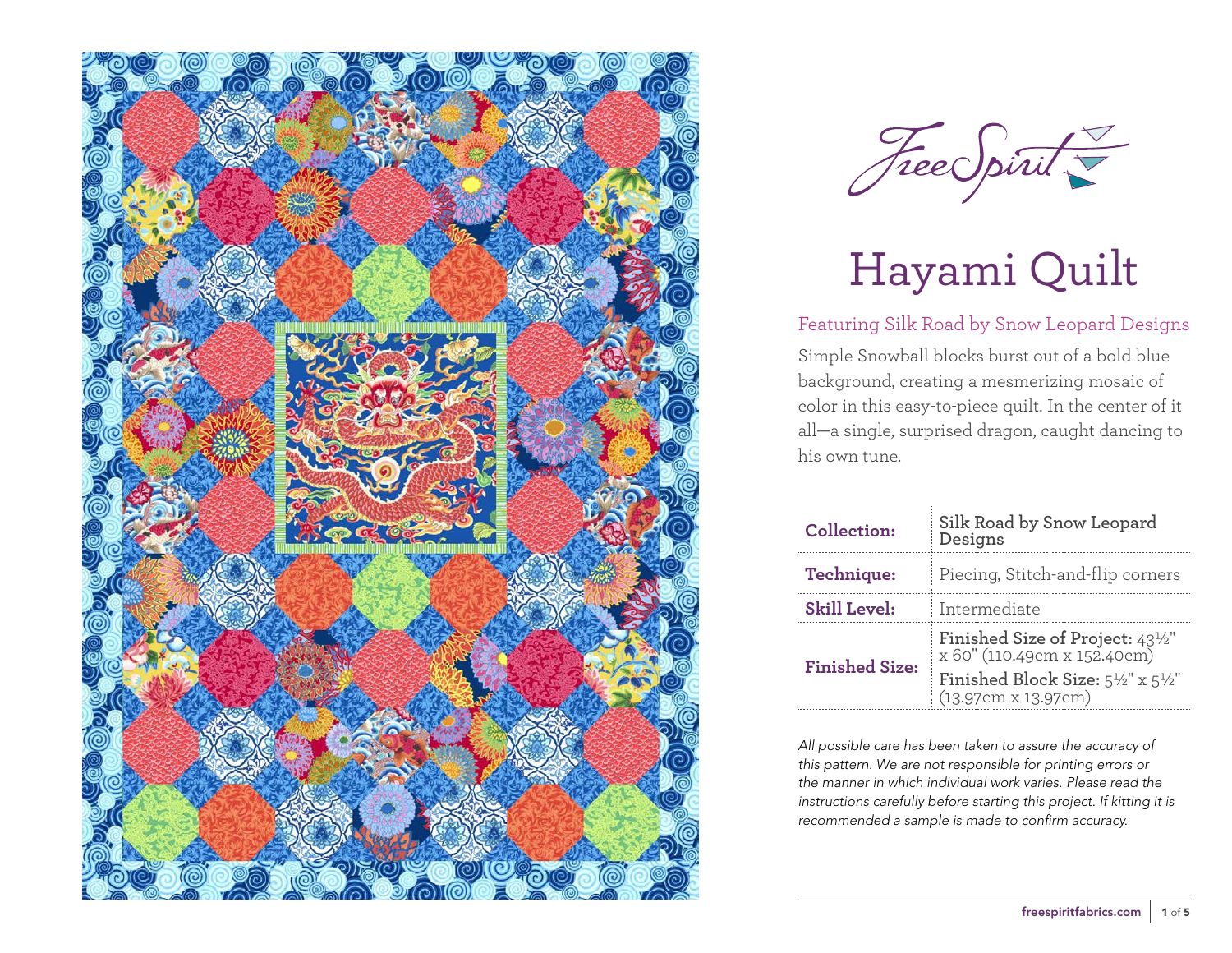Free Spirit

*Project designed by Liza Prior Lucy. Re-colored by FreeSpirit Fabrics Tech edited by Alison M. Schmidt*

## **Fabric Requirements**

| <b>DESIGN</b> |                                       | <b>COLOR</b> | <b>ITEM ID</b>  | <b>YARDAGE</b>             |     |  |
|---------------|---------------------------------------|--------------|-----------------|----------------------------|-----|--|
|               | (A) Persian Rose                      | <b>Blue</b>  | PWSL090.BLUE    | $1\%$ yards (1.03m)        |     |  |
| (B)           | <b>Dragon and Peony</b>               | Blue         | PWSL082.BLUE    | $\frac{3}{4}$ yard (0.69m) |     |  |
| (C)           | Aleppo                                | Green        | PWSL083.GREEN*  | $\frac{5}{8}$ yard (0.57m) |     |  |
|               | (D) Padma                             | <b>Blue</b>  | PWSL088.BLUE    | $\frac{1}{2}$ yard (0.46m) |     |  |
|               | (E) Scales                            | Scarlet      | PWSL092.SCARLET | $\frac{1}{2}$ yard (0.46m) |     |  |
| (F)           | Lhasa                                 | <b>Blue</b>  | PWSL085.BLUE    | $\frac{1}{2}$ yard (0.46m) | (A) |  |
|               | (G) Padma Small                       | Scarlet      | PWSL089.SCARLET | $\frac{1}{4}$ yard (0.23m) |     |  |
|               | (H) Leaping Carp                      | Blue         | PWSL086.BLUE    | $\frac{1}{4}$ yard (0.23m) |     |  |
| (I)           | <b>Persian Rose</b>                   | Orange       | PWSL090.ORANGE  | $\frac{1}{4}$ yard (0.23m) |     |  |
| (J)           | <b>Ming Embroidery</b>                | Yellow       | PWSL084.YELLOW  | $\frac{1}{4}$ yard (0.23m) |     |  |
| (K)           | Kashgar                               | Scarlet      | PWSL091.SCARLET | $\frac{1}{4}$ yard (0.23m) |     |  |
| (L)           | Kashgar                               | Green        | PWSL091.GREEN   | $\frac{1}{4}$ yard (0.23m) |     |  |
|               | (M) Great Ocean                       | Blue         | PWSL087.BLUE    | $\frac{5}{8}$ yard (0.57m) | (F) |  |
|               | * includes binding                    |              |                 |                            |     |  |
|               | <b>Backing (Purchased Separately)</b> |              |                 |                            |     |  |
|               | 44" (111.76cm) wide                   |              |                 |                            |     |  |
|               | Leaping Carp                          | Blue         | PWSL086.BLUE    | 3 yards (2.74m)            |     |  |
| <b>OR</b>     |                                       |              |                 |                            |     |  |
|               | 108" (274.32cm) wide                  |              |                 | 1 yard (0.91m)             | (K) |  |

## **Additional Recommendations**

- 100% cotton thread in colors to match
- 52" x 68" (132.08cm x 172.72cm) batting

| (A) | (B)            | $(\mathsf{C})$ | (D)                                 | $(\mathsf{E})$ |
|-----|----------------|----------------|-------------------------------------|----------------|
| (F) | (G)            | (H)            | $\left(\mathsf{I}\right)$           | $(\mathsf{J})$ |
|     |                |                |                                     |                |
| (K) | $(\mathsf{L})$ | (M)            | <b>Backing</b><br>44"<br>(111.76cm) |                |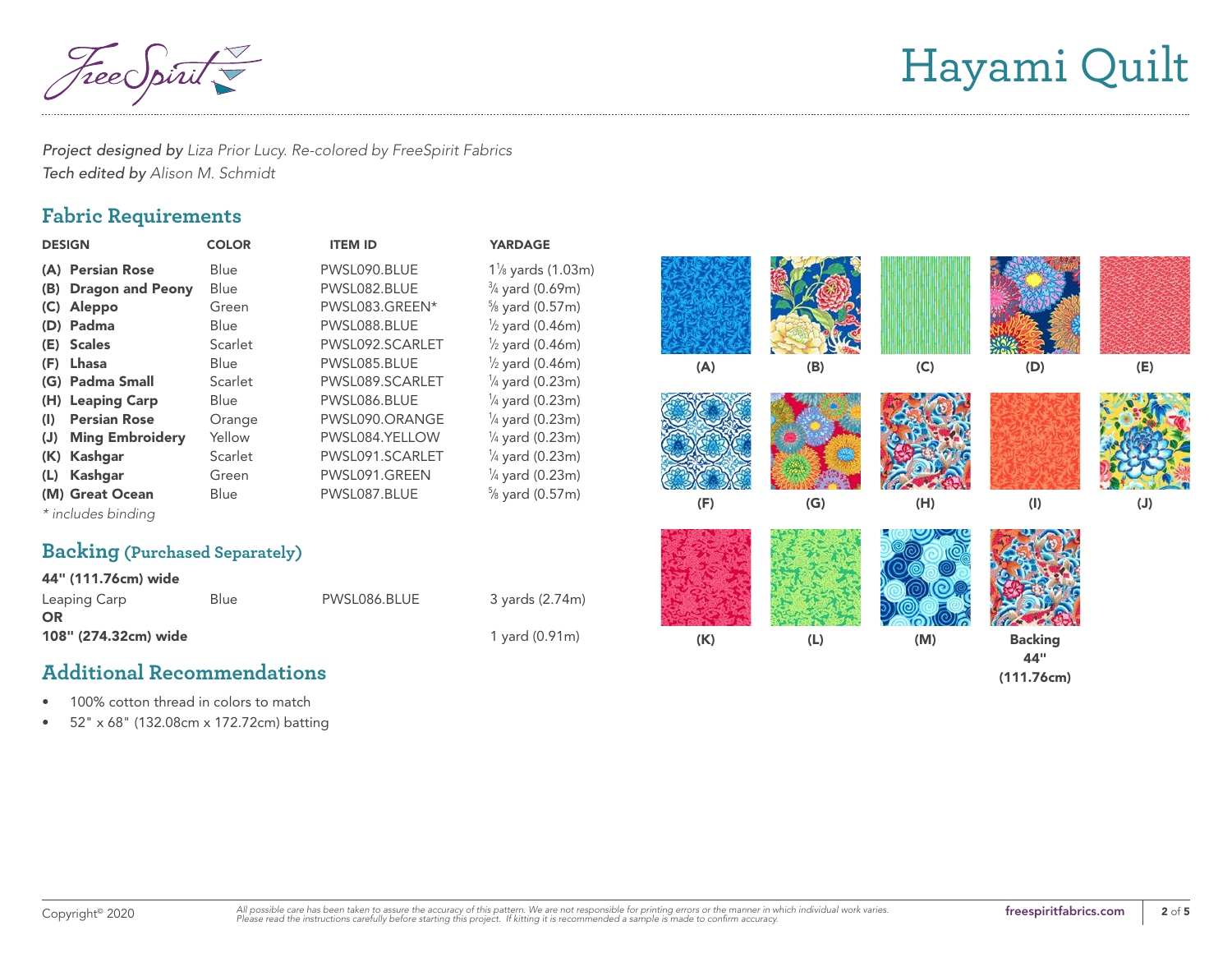### **Cutting**

WOF = Width of Fabric Fussy-cut = Carefully cut a selected or specific section from the fabric in the size given.

#### Fabric A, cut:

(15) 21 ⁄4" x WOF (5.72cm x WOF); sub-cut (244) 21 ⁄4" (5.72cm) squares for block corners

#### Fabric B, fussy-cut:

(1) square,  $15\frac{1}{4}$ " x  $15\frac{1}{4}$ " (38.74cm x 38.74), centered on a dragon motif, for center unit

#### Fabric C, cut:

(2)  $1\frac{3}{8}$ " x WOF (3.49cm x WOF); sub-cut (2)  $1\frac{3}{8}$ " x  $15\frac{1}{4}$ " (3.49cmx 38.74) and (2)  $1\frac{3}{8}$ " x 17" (3.49cm x 43.18cm) for center unit (6)  $2\frac{1}{2}$ " x WOF (6.35cm x WOF) for binding

#### Fabric D, cut:

(2) 6" x WOF (15.24cm x WOF); sub-cut (11) 6" (15.24cm) squares

#### Fabrics E and F, cut from each:

(2) 6" x WOF (15.24cm x WOF); sub-cut (10) 6" (15.24cm) squares

### Fabrics G, H, and I, cut from each:

(1) 6" x WOF (15.24cm x WOF); sub-cut (6) 6" (15.24cm) squares

### Fabrics J, K, and L, cut from each:

(1) 6" x WOF (15.24cm x WOF); sub-cut (4) 6" (15.24cm) squares

#### Fabric M, cut:

(6) 3" x WOF (7.62cm x WOF) for borders

## **Sewing**

*Note: All seam allowances are 1 ⁄4"-wide (.64cm). Sew all seams with right sides together (RST).*

1. With the Fabric B square right-reading, sew a 1¾" x 15¼" (3.49cmx 38.74) **Fabric C** strip to left and right sides of the square. Press the seam allowances away from the square. Sew a 1¾" x 17" (3.49cmx 43.68cm) Fabric C strip to the top and to the bottom edge of the square (Fig. 1). Press the seam allowances away from the square. The completed center unit should measure 17" x 17" (43.18cm x 43.18cm).

Fig. 1



2. Draw a diagonal line from corner to corner on the wrong side of each Fabric A square.

3. To make a Snowball Block, choose (1) 6"  $(15.24cm)$  square and  $(4)$  marked **Fabric A** squares. With right sides together, place one Fabric A square in each corner of the 6" (15.24cm) square, orienting the marked lines as shown (Fig. 2). Sew along the marked lines to join the Fabric A squares to the larger square. Trim the excess corner fabric, 1 ⁄4" (.64cm) from the stitched line. Press each triangle toward the corner.







Snowball Block

4. Repeat Step 3 to make a total of (61) Snowball blocks: 11 of Fabric D; 10 each of Fabrics E and F; 6 each of Fabrics G, H, and I; and 4 each of Fabrics J, K, and L.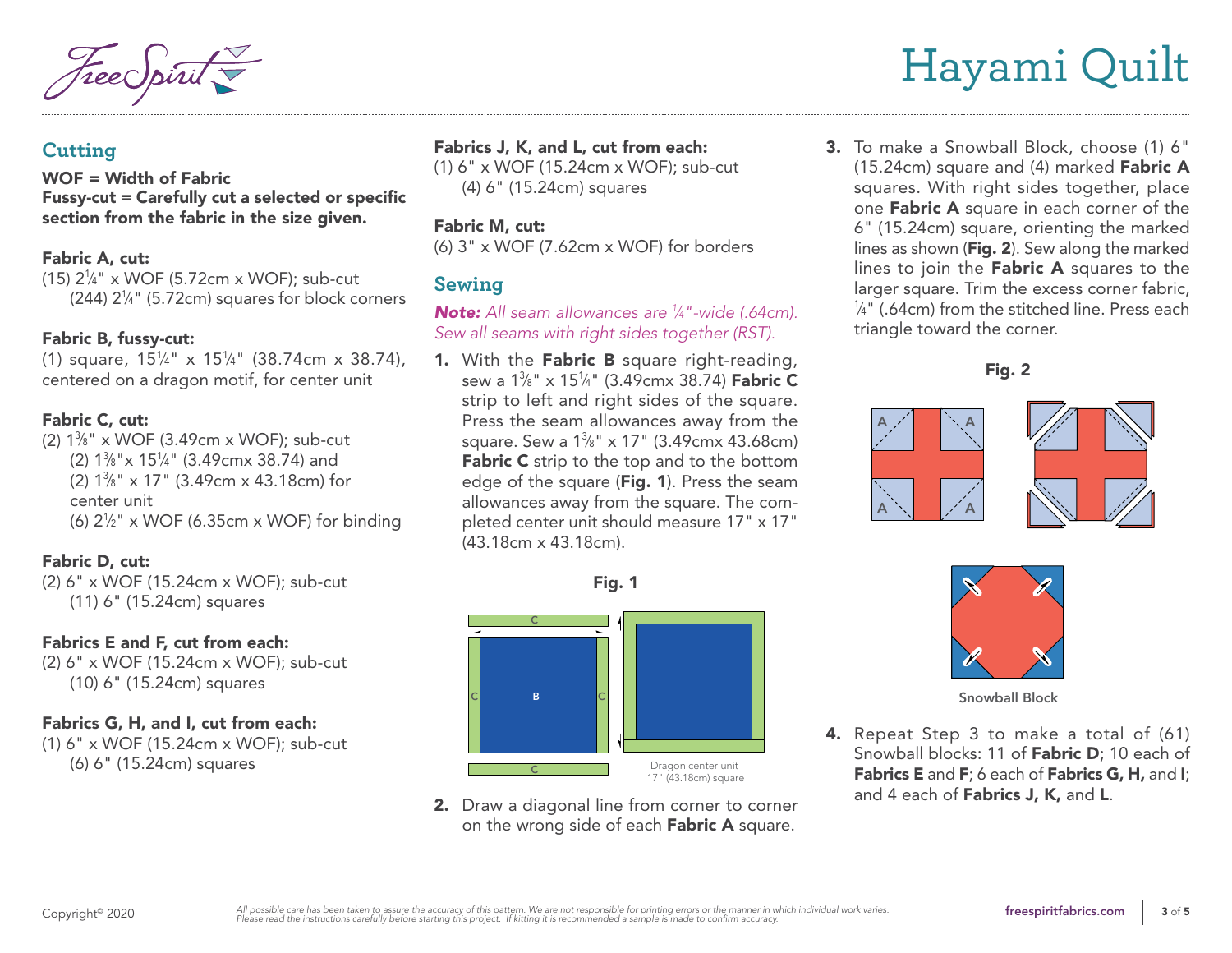Hayami Quilt

# **Quilt Top Assembly**

5. Referring to Figure 3, arrange the Snowball blocks and the dragon center unit in four separate sections: Section A: (3) rows of (7) blocks each; Sections B and C: (3) rows of (2) blocks each; Section D: (4) rows of (7) blocks each.

Fig. 3







- **6.** Sew the blocks in each row together along adjacent edges. Press the seam allowances in each row in one direction, alternating the direction from row to row. Sew the rows together along adjacent edges in each section. Press the seam allowances toward the bottom edge of each section.
- 7. Sew Sections B and C to adjacent edges of the dragon center unit. Press the seam allowances toward the center.
- 8. Sew Section A to the top, and Section D to the bottom edge of the B/C/center section. Press the seam allowances toward the center unit.
- 9. Join the Fabric M borders end-to-end. using diagonal seams. Press the seam allowances open. Cut (2)  $3" \times 55\frac{1}{2}"$ (7.62cm x 140.97cm) side borders, and (2) 3" x 44" (7.62cm x 111.76cm) top/ bottom borders.
- 10. Join one side border to either side of the quilt top. Press the seam allowances toward the borders. Join one top/bottom border to the top, and the other to the bottom edge of the quilt. Press the seam allowances toward the borders.

## **Finishing**

- **11.** Sew together the (6)  $2\frac{1}{2}$ " x WOF (6.35cm x WOF) binding strips end to end using diagonal seams. Press the seams open. Press the binding strip in half wrong sides together.
- 12. Layer the backing (wrong side up), batting, and quilt top (right side up). Baste the layers together and quilt as desired. Trim excess batting and backing even with the quilt top after quilting is completed.
- 13. Leaving an 8" (20.32cm) tail of binding, sew binding to top of quilt through all layers matching all raw edges. Miter corners. Stop approximately 12" (30.48cm) from where you started. Lay both loose ends of binding flat along quilt edge. Where these two loose ends meet, fold them back on themselves and press to form a crease. Using this crease as your stitching line, sew the two open ends of the binding together right sides together. Trim seam to ¼" (.64cm) and press open. Finish sewing binding to quilt.
- 14. Turn the binding to the back of the quilt and hand stitch in place.